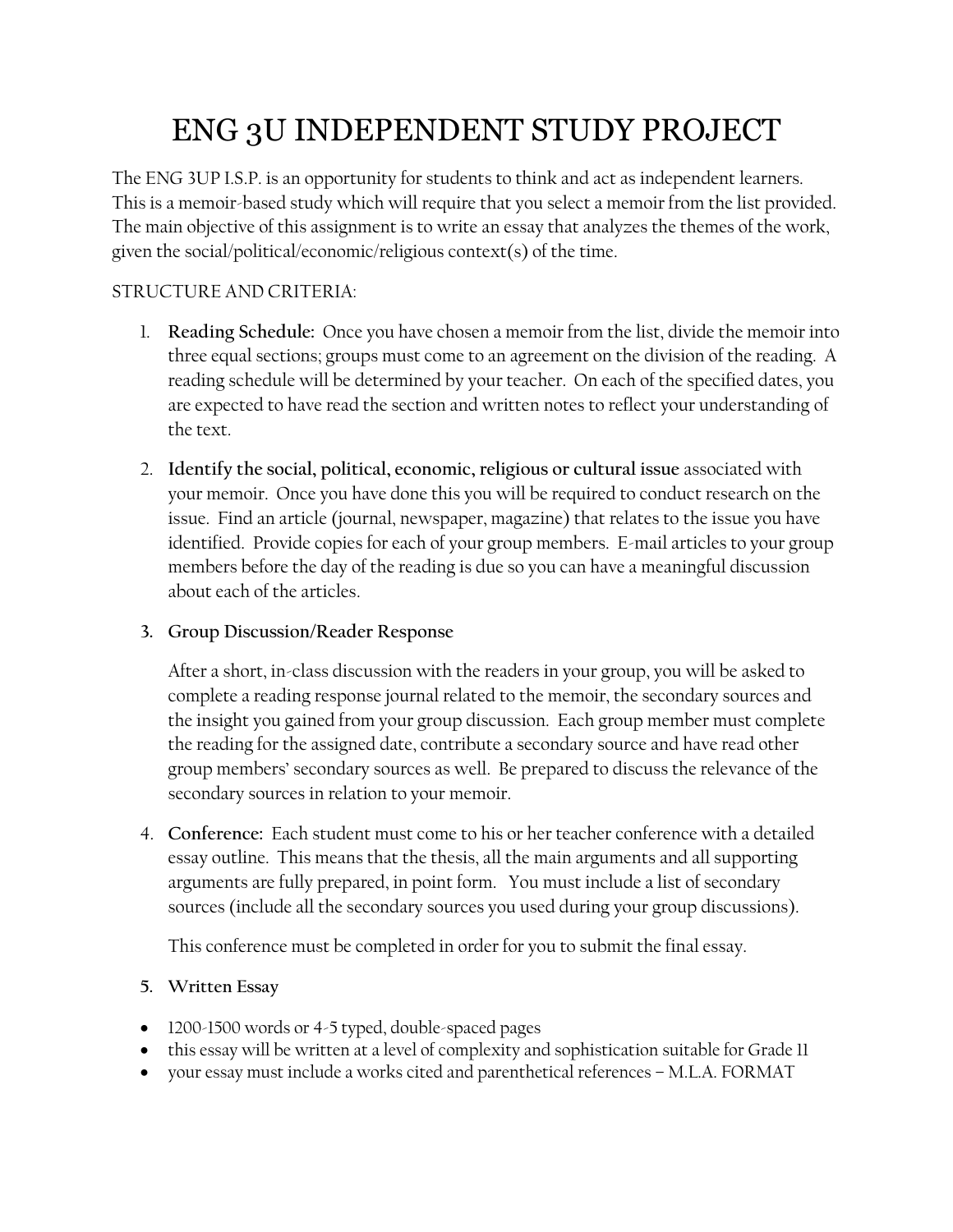- your essay must include all the components of a well-written essay: clear thesis, convincing arguments, documentation and appropriate style and tone
- academic honesty must be adhered to
- **failure to properly acknowledge sources will result in a mark of zero**

**Academic honesty must be adhered to. Failure to properly acknowledge sources will result in a mark of zero.**

### **Mark Breakdown**

| Reading Response Journals /10 |       | Thinking and Understanding |                        |
|-------------------------------|-------|----------------------------|------------------------|
| 1/2                           | whole | /20                        | Communication of ideas |
|                               |       |                            |                        |

| Conference: | '10 | Knowledge and Understanding |
|-------------|-----|-----------------------------|
|             |     |                             |

| Essay: | /15 | Knowledge and Understanding |
|--------|-----|-----------------------------|
|        | /25 | Thinking and Inquiry        |
|        | /15 | Communication               |
|        | /15 | Application                 |
|        |     |                             |

#### **Due Dates**

Reading Response Journals

Conference / Proposal

Essay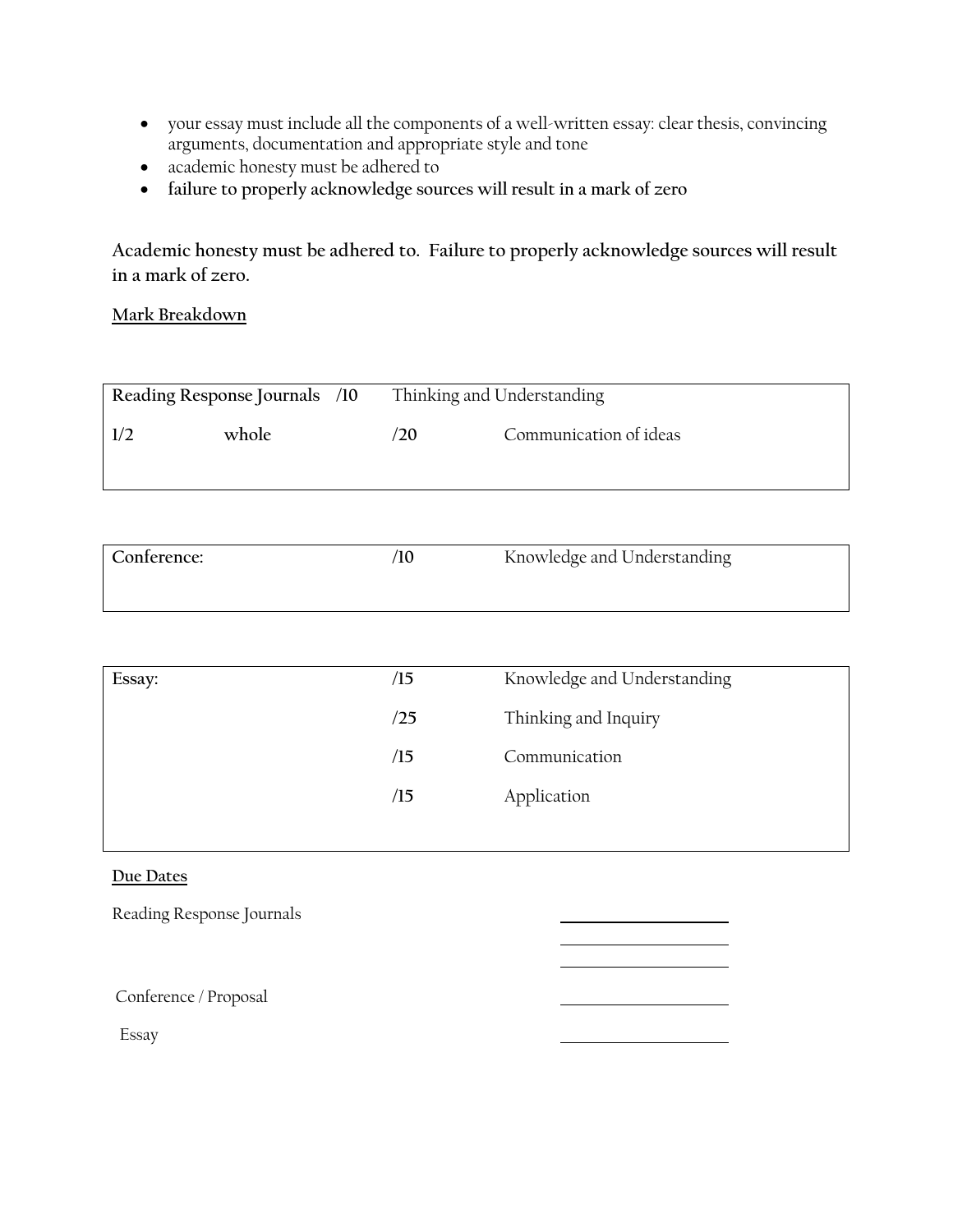#### **ENG 3U Possible Texts**

#### **Andre Agassi**

#### **Open**

Although one of the best tennis plays of all time, Agassi's autobiography reveals how, off the court, he was often unhappy and confused, unfulfilled by his great achievements in a sport he had come to resent. In haunting, point-by-point details, Agassi describes the highs and lows of his celebrated career.

## **Valentino Achak Deng**

**What is the What**

The memoior of Valentino Achak Deng who, during the Sudan Civil War, walked—along with the other famous "Lost Boys" across three countries to find safety. This memoir is the remarkable story of his survival and arrival in America.

**Michael Greenberg**

**Hurry Down Sunshine**

Greenberg describes his relationship with his daughter who, one sunny day, is suddenly "struck mad." Greenberg's search to help his daughter as she struggle with her psychosis—later diagnosed as "bipolar" disorder is a story that will make readers examine their own perceptions of people with mental disorders.